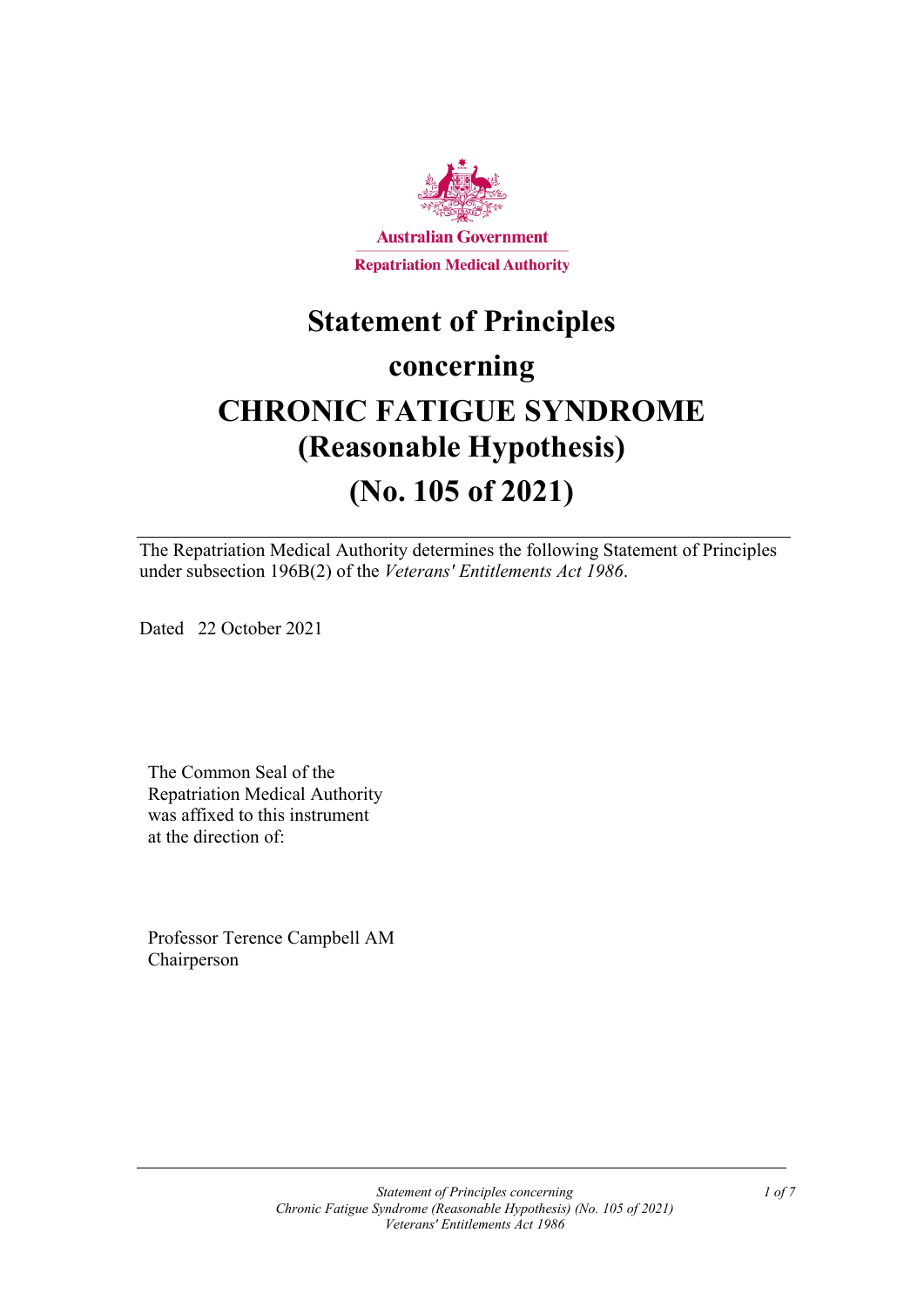# Contents

| $\mathfrak{D}$ |                                                                                  |  |
|----------------|----------------------------------------------------------------------------------|--|
| 3              |                                                                                  |  |
| 4              |                                                                                  |  |
| 5              |                                                                                  |  |
| 6              |                                                                                  |  |
|                | Kind of injury, disease or death to which this Statement of Principles relates 3 |  |
| 8              |                                                                                  |  |
| 9              |                                                                                  |  |
| 10             |                                                                                  |  |
| 11             | Factors referring to an injury or disease covered by another Statement of        |  |
|                |                                                                                  |  |
| $\mathbf{1}$   |                                                                                  |  |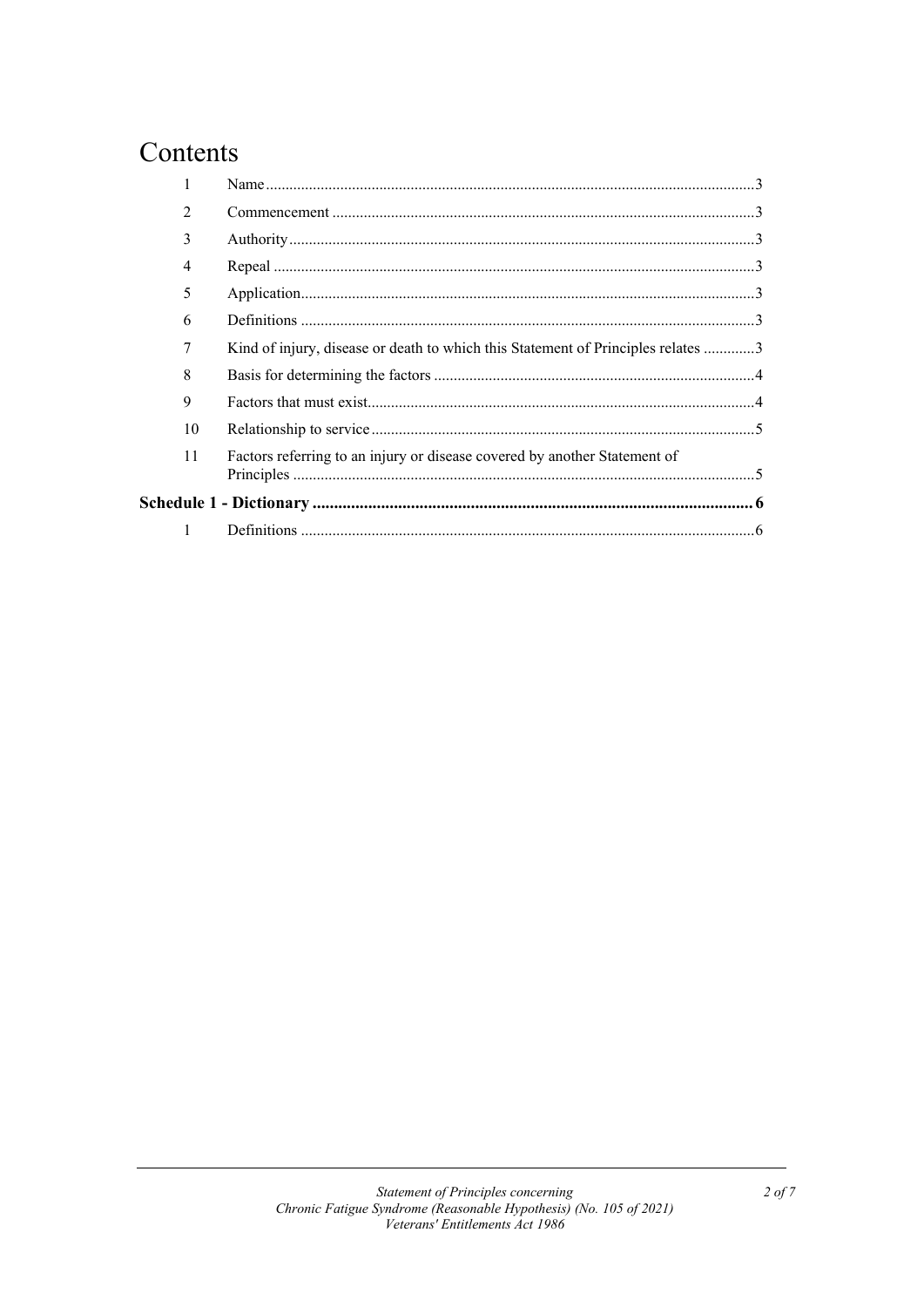# **1 Name**

This is the Statement of Principles concerning *chronic fatigue syndrome (Reasonable Hypothesis)* (No. 105 of 2021).

# **2 Commencement**

This instrument commences on 22 November 2021.

# **3 Authority**

This instrument is made under subsection 196B(2) of the *Veterans' Entitlements Act 1986*.

# **4 Repeal**

The Statement of Principles concerning chronic fatigue syndrome No. 11 of 2014 (Federal Register of Legislation No. F2014L00013) made under subsection 196B(2) of the VEA is repealed.

# **5 Application**

This instrument applies to a claim to which section 120A of the VEA or section 338 of the *Military Rehabilitation and Compensation Act 2004* applies.

# **6 Definitions**

The terms defined in the Schedule 1 - Dictionary have the meaning given when used in this instrument.

# **7 Kind of injury, disease or death to which this Statement of Principles relates**

(1) This Statement of Principles is about chronic fatigue syndrome and death from chronic fatigue syndrome.

# *Meaning of chronic fatigue syndrome*

- (2) For the purposes of this Statement of Principles, chronic fatigue syndrome means a syndrome of intense, prolonged fatigue that meets the following diagnostic criteria:
	- (a) new or definitive onset of severe fatigue that is not improved by bed rest and that may be worsened by physical activity or mental exertion;
	- (b) the fatigue has persisted for at least 6 consecutive months and is not due to ongoing exertion;
	- (c) other mental or physical conditions associated with fatigue have been ruled out by a doctor and by any relevant diagnostic testing;
	- (d) the fatigue significantly interferes with daily activities and work; and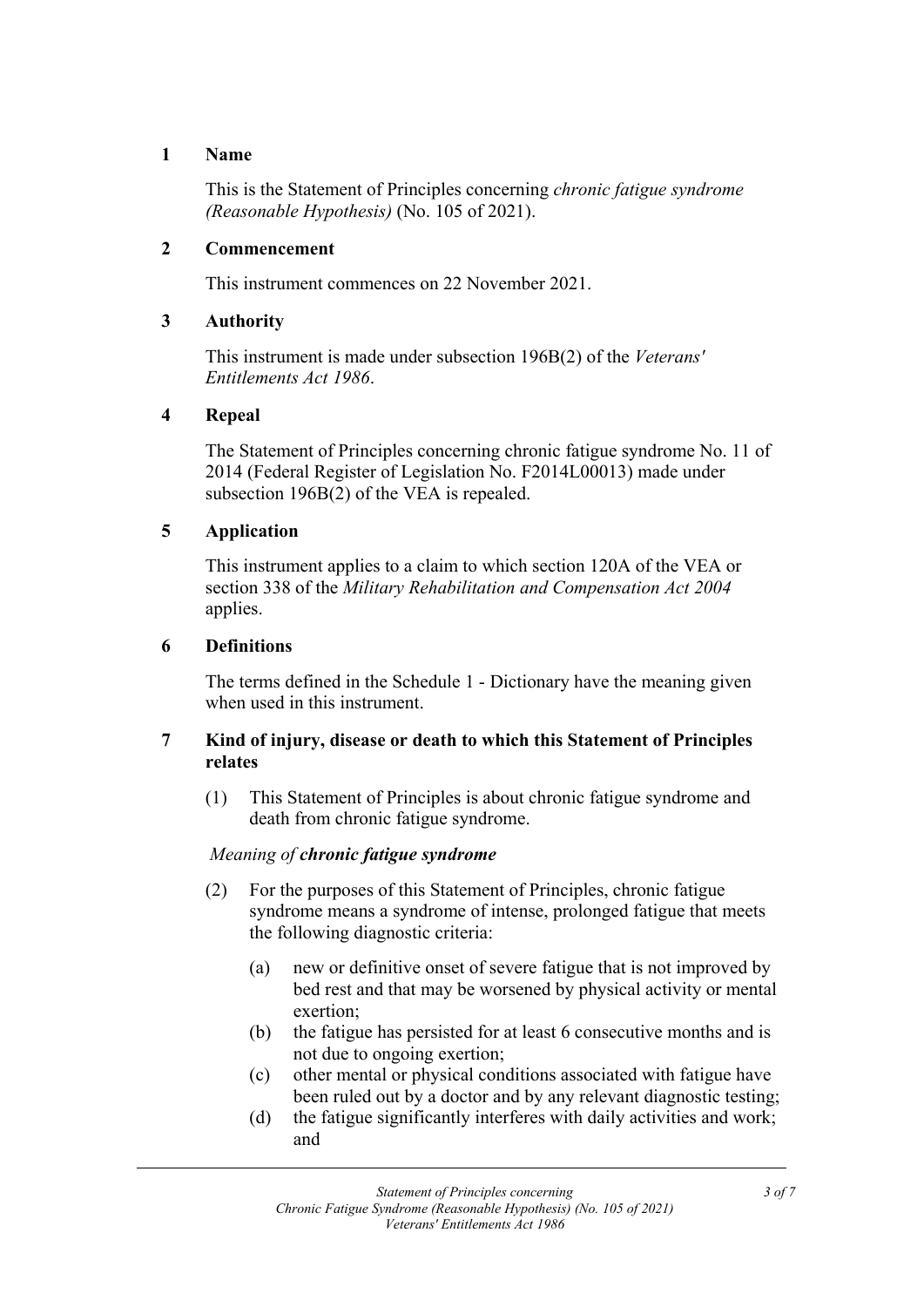- (e) the individual concurrently has 4 or more of the following 8 symptoms:
	- (i) post-exertion malaise lasting more than 24 hours;
	- (ii) unrefreshing sleep;
	- (iii) significant impairment of short-term memory or concentration;
	- (iv) muscle pain;
	- (v) pain in the joints without swelling or redness;
	- (vi) headaches of a new type, pattern, or severity;
	- (vii) tender lymph nodes in the neck or armpit; or
	- (viii) a sore throat that is frequent or recurring.
- Note 1: Any of these additional symptoms should have persisted or recurred during 6 or more consecutive months of illness and they cannot have first appeared before the fatigue.
- Note 2: Other mental and physical conditions that can be associated with severe, chronic fatigue include depressive disorder, bipolar disorder, alcohol use disorder, substance use disorder, schizophrenia, eating disorders, dementia of any type and morbid obesity.

#### *Death from chronic fatigue syndrome*

(3) For the purposes of this Statement of Principles, chronic fatigue syndrome, in relation to a person, includes death from a terminal event or condition that was contributed to by the person's chronic fatigue syndrome.

Note: *terminal event* is defined in the Schedule 1 - Dictionary.

#### **8 Basis for determining the factors**

The Repatriation Medical Authority is of the view that there is sound medical-scientific evidence that indicates that chronic fatigue syndrome and death from chronic fatigue syndrome can be related to relevant service rendered by veterans, members of Peacekeeping Forces, or members of the Forces under the VEA, or members under the MRCA.

Note: *MRCA*, *relevant service* and *VEA* are defined in the Schedule 1 - Dictionary.

#### **9 Factors that must exist**

At least one of the following factors must as a minimum exist before it can be said that a reasonable hypothesis has been raised connecting chronic fatigue syndrome or death from chronic fatigue syndrome with the circumstances of a person's relevant service:

(1) having an acute infection from the specified list of infections at the time of the clinical onset of chronic fatigue syndrome;

Note: *specified list of infections* is defined in the Schedule 1 - Dictionary.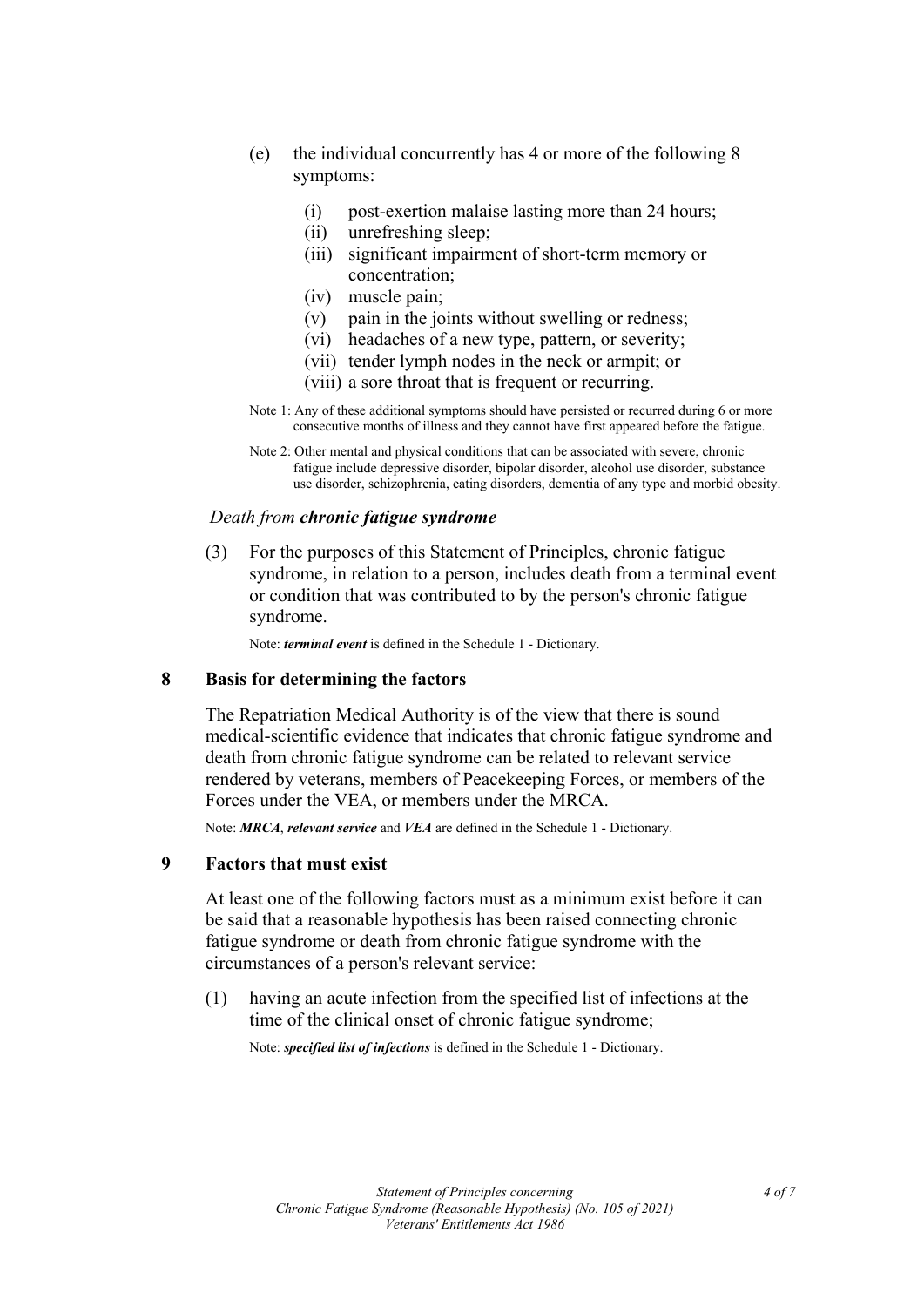(2) living or working in a hostile or life-threatening environment for a period of at least 4 weeks within the 6 months before the clinical onset of chronic fatigue syndrome;

Note: *hostile or life-threatening environment* is defined in the Schedule 1 - Dictionary.

(3) experiencing severe childhood abuse before the clinical onset of chronic fatigue syndrome;

Note: *severe childhood abuse* is defined in the Schedule 1 - Dictionary.

(4) experiencing a category 1A stressor within the 1 year before the clinical onset of chronic fatigue syndrome;

Note: *category 1A stressor* is defined in the Schedule 1 - Dictionary.

(5) experiencing a category 1B stressor within the 1 year before the clinical onset of chronic fatigue syndrome;

Note: *category 1B stressor* is defined in the Schedule 1 - Dictionary.

(6) inability to obtain appropriate clinical management for chronic fatigue syndrome.

#### **10 Relationship to service**

- (1) The existence in a person of any factor referred to in section 9, must be related to the relevant service rendered by the person.
- (2) The factor set out in subsection 9(6) applies only to material contribution to, or aggravation of, chronic fatigue syndrome where the person's chronic fatigue syndrome was suffered or contracted before or during (but did not arise out of) the person's relevant service.

# **11 Factors referring to an injury or disease covered by another Statement of Principles**

In this Statement of Principles:

- (1) if a factor referred to in section 9 applies in relation to a person; and
- (2) that factor refers to an injury or disease in respect of which a Statement of Principles has been determined under subsection 196B(2) of the VEA;

then the factors in that Statement of Principles apply in accordance with the terms of that Statement of Principles as in force from time to time.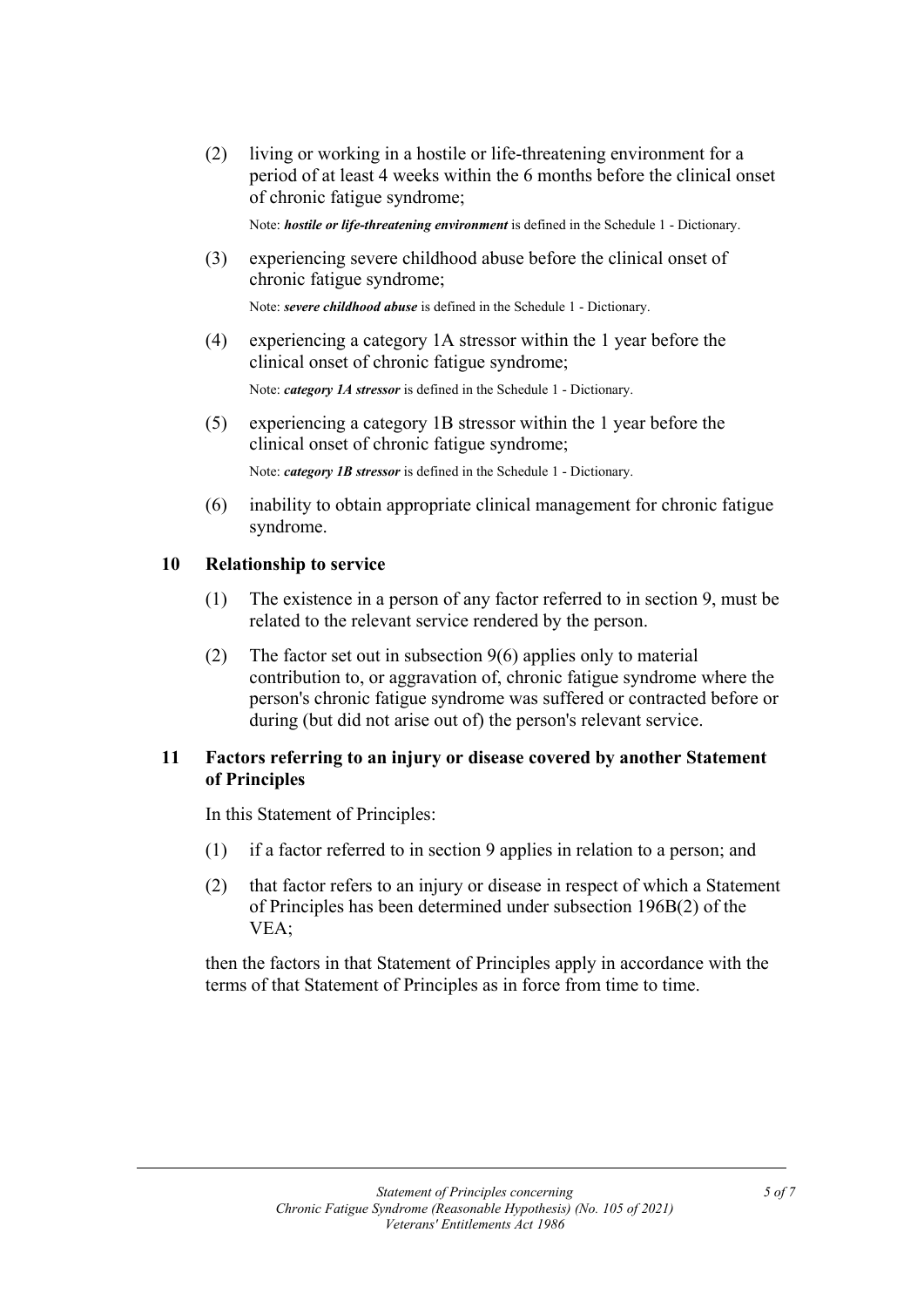# **Schedule 1 - Dictionary**

Note: See Section 6

# **1 Definitions**

In this instrument:

*category 1A stressor* means one of the following severe traumatic events:

- (a) experiencing a life-threatening event;
- (b) being subject to a serious physical attack or assault including rape and sexual molestation; or
- (c) being threatened with a weapon, being held captive, being kidnapped, or being tortured.

*category 1B stressor* means one of the following severe traumatic events:

- (a) killing or maiming a person;
- (b) being an eyewitness to a person being killed or critically injured;
- (c) being an eyewitness to atrocities inflicted on another person;
- (d) participating in the clearance of a corpse or a critically injured casualty; or
- (e) viewing a corpse or a critically injured casualty as an eyewitness.

Note: *corpse* and *eyewitness* are also defined in the Schedule 1 - Dictionary.

*chronic fatigue syndrome*—see subsection 7(2).

*corpse* means the human remains or body parts of one or more persons who have met a violent or horrific death.

Note: Examples of a violent or horrific death may include death due to suicide, gunshot, improvised explosive devices, natural and technological disasters, terrorist attacks or motor vehicle accidents. Seeing a closed body bag or viewing a body in an open-casket coffin are excluded from this definition.

*eyewitness* means a person who experiences an incident first hand and can give direct evidence of it. This excludes persons exposed only to public broadcasting or mass media coverage of the incident.

*hostile or life-threatening environment* means a situation or setting which is characterised by a pervasive threat to life or bodily integrity, such as would be experienced in the following circumstances:

- (a) experiencing or being under threat of artillery, missile, rocket, mine or bomb attack;
- (b) experiencing or being under threat of nuclear, biological or chemical agent attack; or
- (c) being involved in combat or going on combat patrols.

*MRCA* means the *Military Rehabilitation and Compensation Act 2004*.

*relevant service* means:

- (a) operational service under the VEA;
- (b) peacekeeping service under the VEA;
- (c) hazardous service under the VEA;